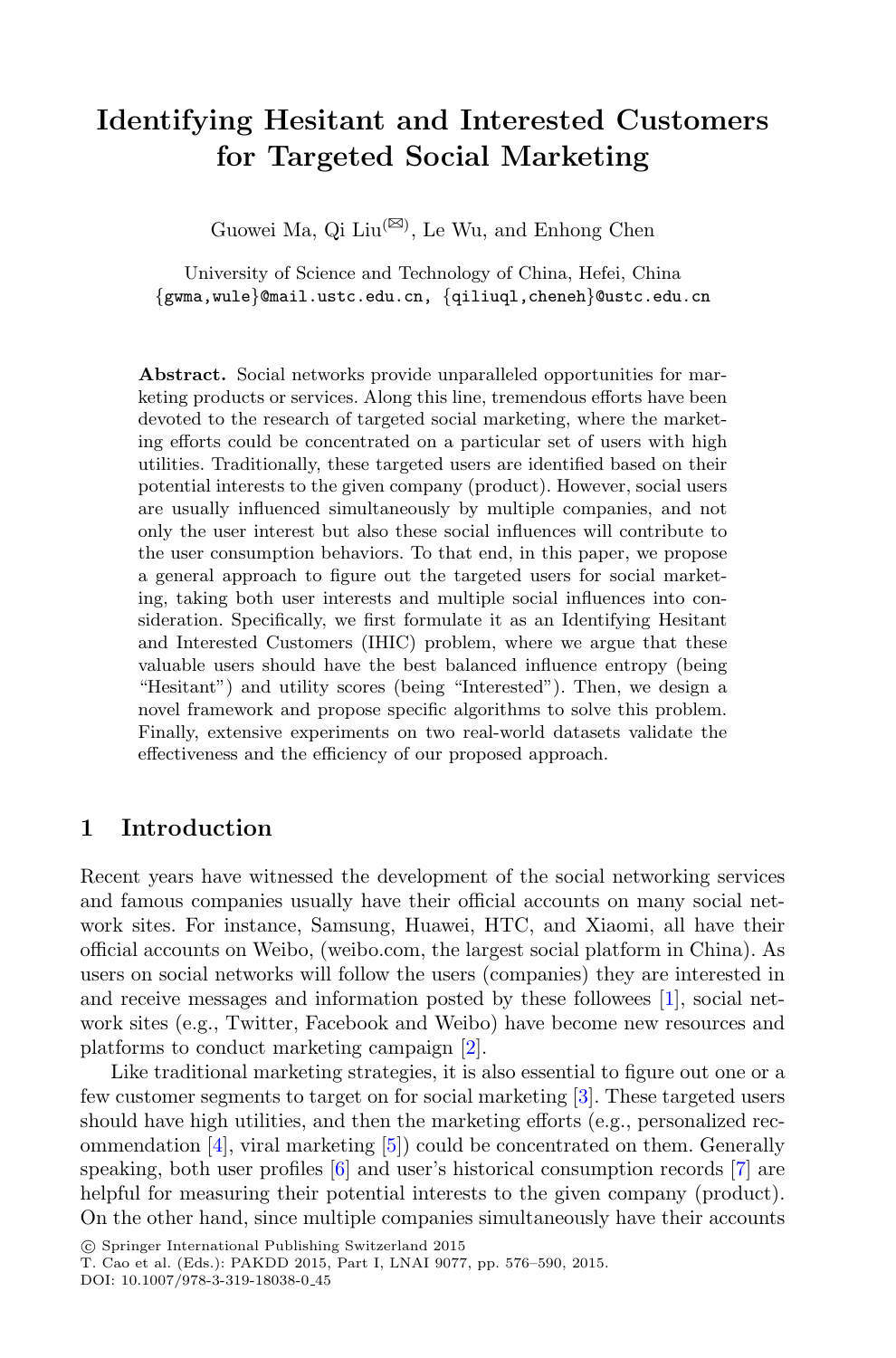in the social network, they will significantly influence social users' choice [\[8](#page-13-7),[9\]](#page-13-8). Thus, when conducting targeted social marketing, the given company should consider both user interests and the social influences as they will contribute to the users' final consumption behaviors.

For instance, during one targeted social marketing campaign for Samsung, we find three candidate targeted users  $u_1, u_2, u_3$  may be interested in the products of Samsung (Interested Customers, i.e., mined based on their consumption records). Then, the problem becomes who is the most valuable user among them? Suppose there are two other competing companies of Samsung: Huawei and HTC, and suppose we could compute that the influence value distribution from these three companies to the three users are  $[0.8, 0.1, 0.1]$  for  $u_1$ ,  $[0.1, 0.1, 0.8]$  for  $u_2$ ,  $[0.35, 0.34, 0.31]$  for  $u_3$ , respectively. Let's take  $u_3$  as an example, it means that  $u_3$  has the probability of  $35\%, 34\%, 31\%$  to be influenced by Samsung, Huawei, HTC, respectively. If these three users showed the similar interests to Samsung, then the most valuable user for targeted marketing should be  $u_3$  rather than  $u_1$ and  $u_2$ . Actually,  $u_1$  is already a big fun of Samsung and thus we do not have to market on him, while  $u_2$  is deeply influenced by our competitor (i.e., HTC) and thus he will have lower probability to choose our product<sup>[1](#page-1-0)</sup>. Furthermore, it means we should spare our energy for other users, e.g.,  $u_3$ , who has not been deeply influenced by any company and has no bias on any company (we call these users as the "Hesitant Customers"). If we pay attention on  $u_3$ , this user may choose our products. Thus,  $u_3$  is actually the most valuable user that Samsung should market on. In summary, we argue that when the companies want to market their products, it's energy-efficient for them to target on the users, who not only have the interest to buy the specific product (e.g., one Smartphone) but also have no bias on any company and have not yet decided to choose which company's products (such as Samsung Galaxy or HTC one).

In this paper, we formulate the problem of figuring out these targeted users, like  $u_3$ , as an Identifying Hesitant and Interested Customers (IHIC) problem. As a matter of fact, there are several challenges along this line, e.g., how to compute the multiple companies' influences on users efficiently, how to measure the user hesitancy and the user interest. To address these challenges and to solve the IHIC problem effectively and efficiently, we design a novel framework. Specifically, we first propose an efficient algorithm(MIP) to compute the multiple companies' influences on users, and identify the hesitant customers by using hesitant functions. Then, we use the collaborative filtering approaches to measure the user's utilities (interests). Finally, the targeted users are those having the best balanced hesitancy scores and utility scores. Extensive experimental results demonstrate that the targeted users selected by our framework could bring in more benefit for the company than the users who are only interested or hesitant.

To the best of our knowledge, this is the first attempt on a comprehensive study of targeted marketing that considers both user interests and multiple social influences. Our solution could identify the most profitable potential targeted users to optimize the marketing performance. Meanwhile, the proposed targeted

<span id="page-1-0"></span> $1$  We will support this assumption by experimental analysis.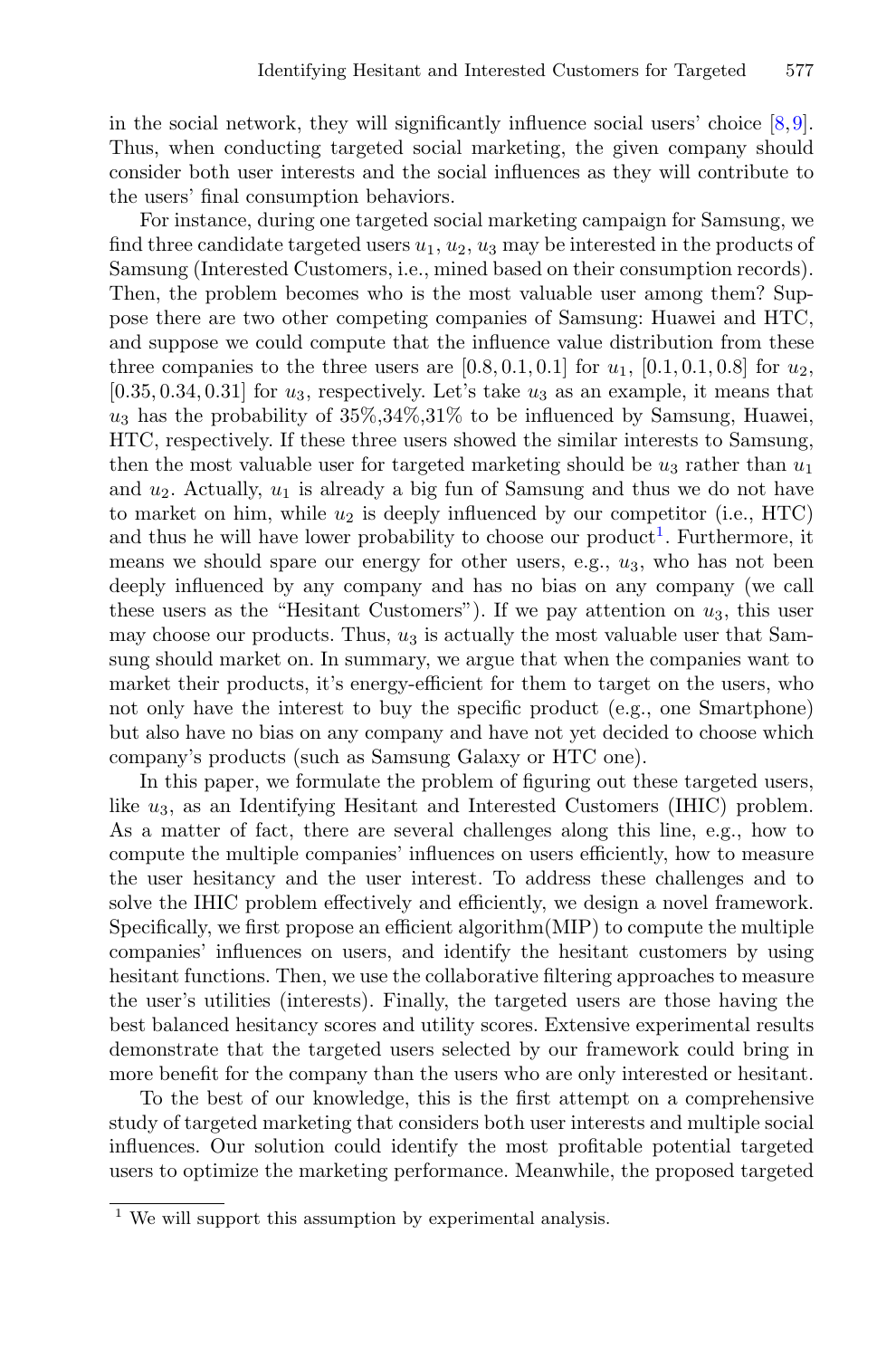marketing approach is a general framework and each step could be open to some other algorithms.

# **2 Related Work**

Marketers incline to conduct marketing campaign on social networks by employing various techniques and approaches  $[2]$ , and some of them focus on  $(1)$  identifying the targeted customers who maybe interested in the specific product, or (2) exploiting the information diffusion effect to influence social customers' consumption decisions.

For identifying targeted customers [\[10,](#page-13-9)[11\]](#page-13-10), the techniques that are related to recommender systems could be easily adopted. Along this line, there are generally three types of techniques: content-based, collaborative filtering and social recommendations. The content-based methods leverage users' profile (e.g., age, job, and location) to predict whether the user's interest matches the product [\[12\]](#page-13-11). In contrast, collaborative filtering usually relies on users' past behaviors without requiring the explicit profiles[\[13](#page-13-12)]. Furthermore, the social recommendation takes the users' social ties into consideration and predicts a user's interest based on his neighbors' interests [\[10](#page-13-9)]. In real world scenarios, hybrid techniques are also widely used, for instance, Jamali et al. proposed to combine the social-based and the collaborative filtering approaches together to infer customer preference [\[7\]](#page-13-6). Unfortunately, few existing studies in this category pay attention to mining the influences coming from the companies to customers.

For exploiting the information diffusion effect, i.e., social influence, researchers first try to learn the information propagation probability between two social neighbors [\[14](#page-13-13),[15\]](#page-13-14). Then some related work proposed to model/simulate the entire process of information propagation, e.g., Independent Cascade (IC) model [\[16](#page-13-15)] and Linear Threshold (LT) model [\[17](#page-14-0)] are two widely used ones. However, both of them require Monto Carlo simulations to estimate the influence spread, which is very time-consuming; some efficient (or tractable) influ-ence models are proposed, such as the stochastic information flow model [\[18](#page-14-1)] and the linear social influence (Linear) model [\[19\]](#page-14-2). Though it's convenient for these models to get the influences of a given node on others, the computation of the influences from multiple seed nodes on a given node is still inefficient. Actually, we will address this inefficiency problem by proposing a novel way of computing the influences from multiple companies on users. Meanwhile, note that social influence is often used to change customers' consumption decisions in viral marketing (e.g., via social influence maximization)  $[5,9]$  $[5,9]$  $[5,9]$ , in this paper, we will show that it could also be helpful for targeted social marketing (i.e., identifying targeted customers).

# **3 Problem Statement and Formulation**

The nodes in social networks could generally be classified into two categories, namely users' personal accounts and companies' official accounts. Usually, each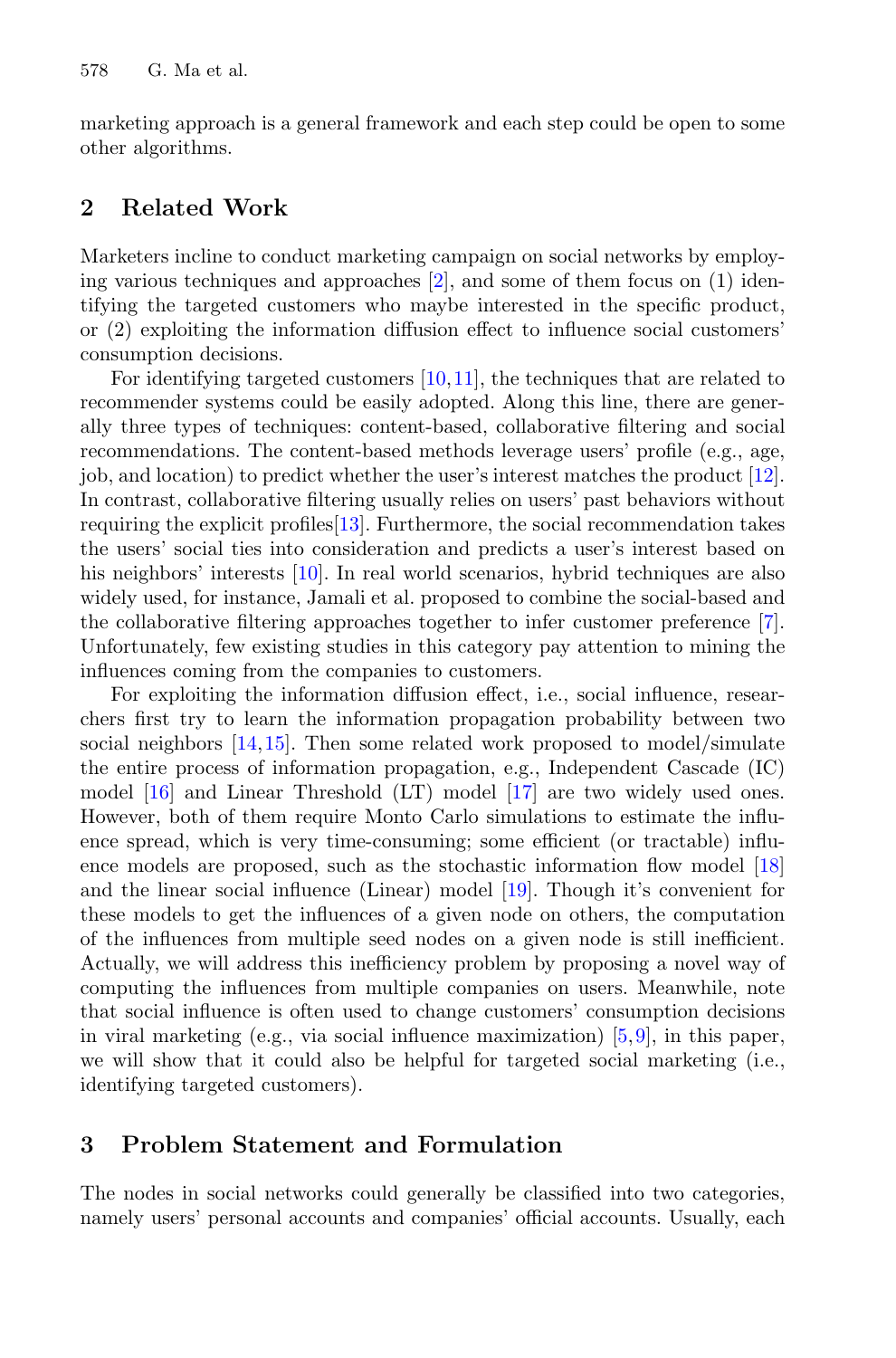company may maintain several official accounts at the same time. E.g., both "Xiaomi mobile" and "Xiaomi Company" are all official accounts of the *Xiaomi* Company on Weibo. Here, let the directed graph  $G(V, E, T)$  represent a social network, where  $V = C \cup U = \{1, 2, ..., c\} \cup \{c + 1, ..., n\}$  are the two types of nodes in this network, i.e.,  $C = \{C_1, C_2, ..., C_{|C|}\}\$ is the set of an ensemble of  $|C|$  companies' official accounts and U is the users' personal account set with  $|U| = n - c$  users. Specifically,  $C_i$  denotes the set of associated accounts of the i-th company, thus we have  $\sum_{i=1}^{|C|} C_i = c$ . E represents the relationship/links between nodes and  $T = [t_{ij}]_{n*n}$  is the influence propagation probability matrix. For each directed link  $(i, j) \in E$ ,  $t_{ij} \in (0, 1)$  denotes the influence propagation probability from node j to  $i^2$  $i^2$ ; for any link  $(i, j) \notin E$ ,  $t_{ij} = 0$ .

In addition, users can consume or buy many different products<sup>[3](#page-3-1)</sup> produced by the same company. We use a user-item matrix  $R_{|U|\times|M|}$  to represent users' past consumption behaviors/records, where  $M$  is the item set. In  $R$ , the value of  $r_{uj}$  denotes user u's consumption for item j. In fact, the detailed value  $r_{uj}$ depends on the applications. E.g., it could be binary, indicating whether users bought this product before. Also, it could be a rating value, (e.g., 1 to 5 rating).

According to the illustrations in Introduction, when a company wants to market their products, it is energy efficient to target on the most valuable users that have not been deeply influenced by any company (being "Hesitant") and are also interested in the marketed products (being "Interested"). In this paper, we formulate this problem as an identifying hesitant and interested customers (IHIC) problem.

**Problem Formulation.** *Given a social network* G(V,E,T) *and the user's* past consumption behaviors  $R_{|U|\times|M|}$ , when a company wants to market a product t *to* K *customers with energy efficient, our goal is to automatically identify these K targeted customers* S *who have both the hesitant quality and interested quality.*

## <span id="page-3-2"></span>**4 The Proposed Framework**

Fig. [1](#page-4-0) shows the flowchart of the proposed framework for solving the IHIC problem. Given a social network  $G(V, E, T)$  and the users' consumption behaviors  $R_{|U|\times|M|}$ , our proposed framework could identify the hesitant users and the interested users in parallel. On one hand, we first propose an efficient MIP(Multiple Influence Propagation) algorithm to construct an influence matrix  $\mathbf{F}_{|V| \times |C|}$ , where  $f_{ij}$  represents the j-th company's influence on node i. Then we define a function  $H(u)$  to measure the hesitancy of user  $u \in U$ . On the other hand, based on  $R_{|U|\times|M|}$ , we infer the user preference by using collaborative filtering approaches. For each user u, we use a utility function  $r(u, t)$  to measure the user u's interest. Finally, we combine the two functions  $H(u)$  and  $r(u, t)$  together and

<span id="page-3-0"></span><sup>&</sup>lt;sup>2</sup> Learning the specific propagation probability between neighbors is outside the scope of this paper; in the experiments, we simply assign  $t_{ij} = 1/indegree(i)$  as widely used [\[5](#page-13-4)[,19\]](#page-14-2).

<span id="page-3-1"></span><sup>&</sup>lt;sup>3</sup> We will use terms customers and products as synonyms to the users and items, respectively.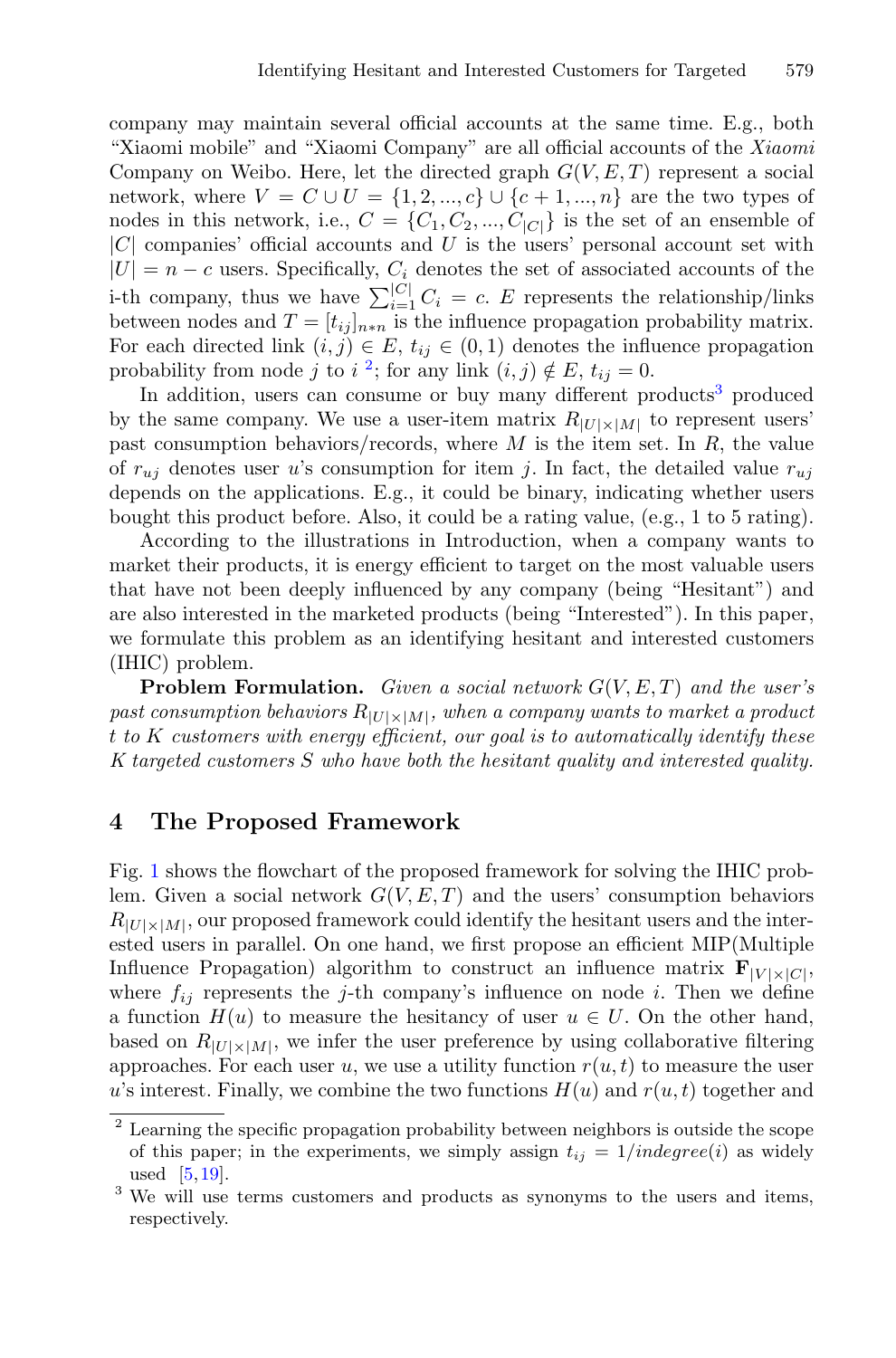

<span id="page-4-0"></span>**Fig. 1.** Flowchart of the Framework

use a parameter  $\eta$  to balance the effect between user hesitancy and user interest. In the following subsections, each step is illustrated in detail.

#### **4.1 Identifying Hesitant Users**

In social networks, multiple companies influence each user simultaneously and the users also influence each other. Since we only identify the hesitant users, we focus on the influences of companies on users.

**Multiple Influence Computation.** Following the modeling of influence propagation [\[19](#page-14-2)], we propose to compute the influence of  $j$ -th company on each node as:

$$
f_{i \leftarrow j} = \begin{cases} 1 & , i \in C_j \\ 0 & , i \in \{C - C_j\} \\ \sum_{k \in N(i)} t_{ik} f_{k \leftarrow j} & , i \in \{V - C\}, \end{cases}
$$
(1)

where  $N(i)$  is the neighbors of node i. In this definition, if the node i belongs to the j-th company's official accounts, then  $f_{i \leftarrow j} = 1$ , which means a company always influence its official accounts; if  $i$  belongs to the other companies' official accounts, we assign  $f_{i \leftarrow j} = 0$  for the reason that the company's official accounts is hard to be influenced by other companies; if  $i$  represents a user, we assign the  $f_{i \leftarrow j}$  to the sum of the influence of j-th company on user i's neighbors.

Based on the definition above, we define an influence matrix  $\mathbf{F}_{|V| \times |C|}$ , where the first c rows represent the company nodes and the remaining  $|U|$  rows represent user nodes; the j-th column represents the j-th company's influence on nodes. We propose the MIP (Multiple Influence Propagation) algorithm to construct  $\mathbf{F} = [f_{ij}]_{|V| \times |C|}$ , and Alg. [1](#page-5-0) shows the details of the MIP. There are 4 steps: ([1\)](#page-5-0) Initialize the  $\mathbf{F}^0$  (lines 1-7 in Alg. 1); (2) Multiple influences propagation (line 9 in Alg. [1\)](#page-5-0); (3) Reset the companies' influences (lines 10-15 in Alg. [1\)](#page-5-0); (4) Repeat step 2 and 3 until **F** converges (lines 8-16 in Alg. [1\)](#page-5-0). We should note that step 3 is critical: Instead of letting the company nodes' influences "fade away", we reset their values to the entries in  $\mathbf{F}^0$ , so the influence probability mass is concentrated on these company nodes.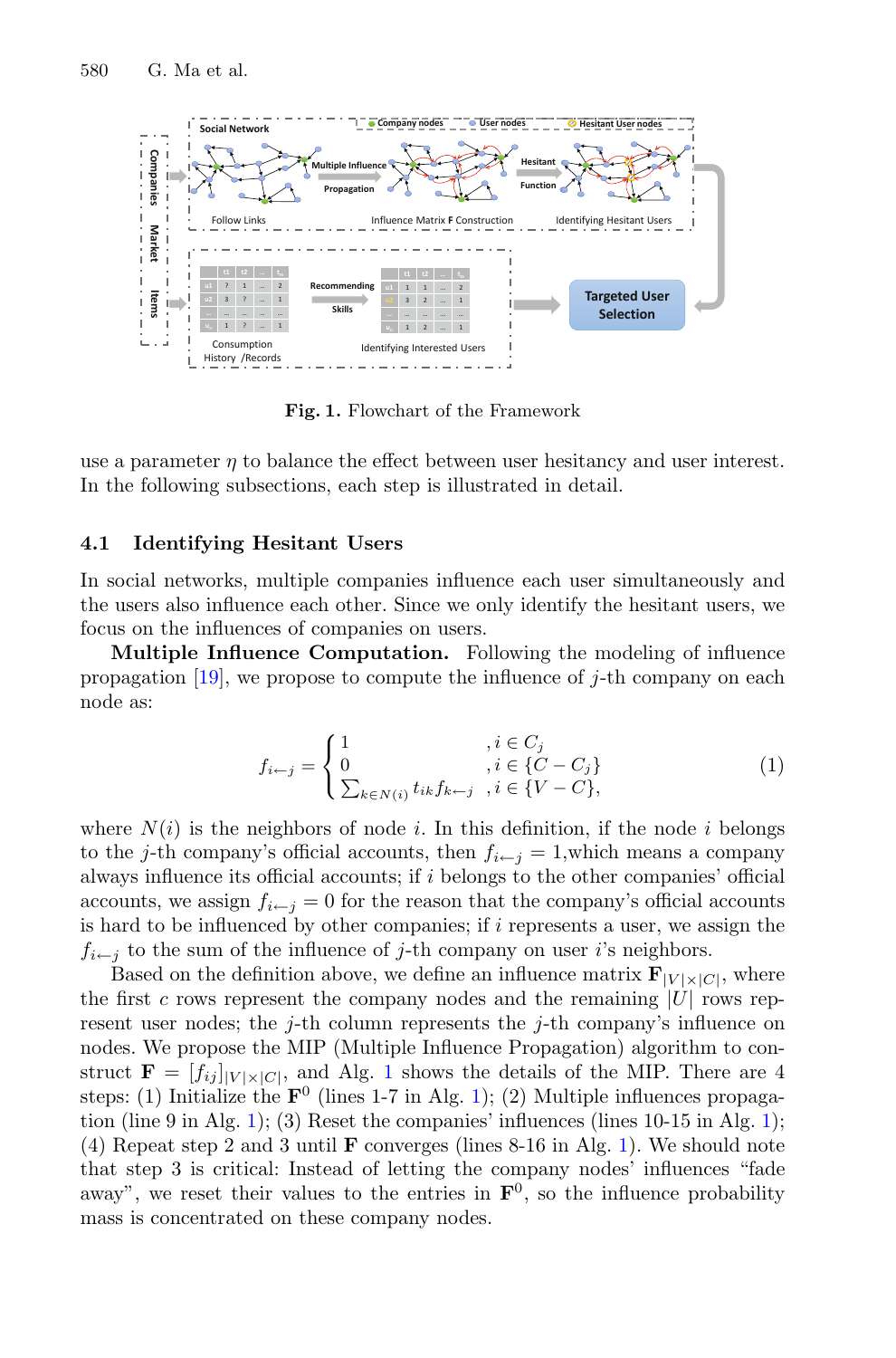| Algorithm 1. The $MIP$ algorithm |  |  |  |  |
|----------------------------------|--|--|--|--|
|----------------------------------|--|--|--|--|

<span id="page-5-0"></span>

| <b>Input:</b> $G = (V, E, T)$ , where $V = C \cup U$ <b>8</b> repeat            |    |                                    |  |  |  |  |  |
|---------------------------------------------------------------------------------|----|------------------------------------|--|--|--|--|--|
| <b>Output:</b> $\mathbf{F}_{ V  \times  C }$<br>1 //initialize $\mathbf{F}^0$ ; |    | $\mathbf{F} = T \mathbf{F}$ ;      |  |  |  |  |  |
|                                                                                 | 10 | foreach $i \in C$ do               |  |  |  |  |  |
| 2 foreach $i \in V$ do                                                          | 11 | for $j = 1$ to $ C $ do            |  |  |  |  |  |
| for $j = 1$ to  C  do<br>3                                                      | 12 | if $i \in C_j$ then                |  |  |  |  |  |
| if $i \in C_j$ then<br>$\overline{4}$                                           | 13 | $\big  f_{ij} = 1;$                |  |  |  |  |  |
| $f_{ij}=1;$<br>5                                                                | 14 | else                               |  |  |  |  |  |
| else<br>6                                                                       | 15 | $\left  \quad f_{ij} = 0; \right.$ |  |  |  |  |  |
| $f_{ij} = 0;$                                                                   |    |                                    |  |  |  |  |  |
|                                                                                 |    | 16 until $\bf{F}$ converges;       |  |  |  |  |  |
|                                                                                 |    | $17$ Return F:                     |  |  |  |  |  |

Next, we analyze the convergence of the computation of influence matrix **F**. For better presentation, we split **F** after the c-th row into 2 sub-matrices and split  $T$  after the  $c$ -th row and the  $c$ -th column into 4 sub-matrices, namely,

$$
\mathbf{F} = \begin{bmatrix} \mathbf{F}_c \\ \mathbf{F}_{|U|} \end{bmatrix}, \quad T = \begin{bmatrix} T_{cc} & T_{c|U|} \\ T_{|U|c} & T_{|U||U|} \end{bmatrix}
$$

.

Thus, step 2 (line 8 in Alg. [1\)](#page-5-0) can be rewritten as follows:

$$
\begin{bmatrix} \mathbf{F}_c \\ \mathbf{F}_{|U|} \end{bmatrix} = \begin{bmatrix} T_{cc} & T_{c|U|} \\ T_{|U|c} & T_{|U||U|} \end{bmatrix} \begin{bmatrix} \mathbf{F}_c \\ \mathbf{F}_{|U|} \end{bmatrix}.
$$

Notice that  $\mathbf{F}_c$  never really changes since it is reset after each iteration, and we are solely interested in  $\mathbf{F}_{|U|}$ . Obviously,  $\mathbf{F}_{|U|} = T_{|U|c} \mathbf{F}_c + T_{|U||U|} \mathbf{F}_{|U|}$ , which leads to  $\mathbf{F}_{|U|} = \lim_{t \to \infty} T^t_{|U||U|} \mathbf{F}_{|U|}^0 + \left[\sum_{i=1}^t T^{i-1}_{|U||U|} \right] T_{|U|c} \mathbf{F}_c^0$ , where  $\mathbf{F}_c^0$  and  $\mathbf{F}_{|U|}^0$ are the top c rows and the remaining  $|U|$  rows of the initial **F**. According to step 1, we know that  $\mathbf{F}_c^0 = \mathbf{0}$ . It's obvious that  $\mathbf{F}_{|U|} = (I - T_{|U||U|})^{-1} T_{|U|c} \mathbf{F}_c$  is the fixed point. Therefore, the iterative algorithm converges to the unique fixed point.

**Hesitant Function**  $H(u)$ . Based on  $\mathbf{F}_{|U|\times|C|}$  (the remaining |U| rows of  $\mathbf{F}_{|V|\times|C|}$ , we use a hesitant function  $H(u)$  to measure the user hesitancy and identify the hesitant users (like  $u_3$ , not  $u_1$  and  $u_2$  in the example of Introduction). The higher of the value  $H(u)$ , the higher the "degree of hesitancy" of the user u. If the value  $H(u)$  is very low, that means the user u is influenced deeply by some company. In this part, we introduce two different hesitant functions and compare their performance in the experiments. The first  $H_E(u)$  is transferred from the information entropy [\[20](#page-14-3)] and the second  $H_D(u)$  is transferred from the information diversity [\[21\]](#page-14-4); their formulations are as below:

$$
H_E(u) = \sum_{j=1}^{|C|} (-f_{uj} \log_{|C|} f_{uj}), \quad H_D(u) = \sum_{j=1}^{|C|} \frac{f_{uj}}{1 + f_{uj}}.
$$

Now we could recognize the hesitant nodes by using the hesitant functions. Please note that other rational functions  $H(u)$  are also acceptable, such as the Gini index [\[20](#page-14-3)].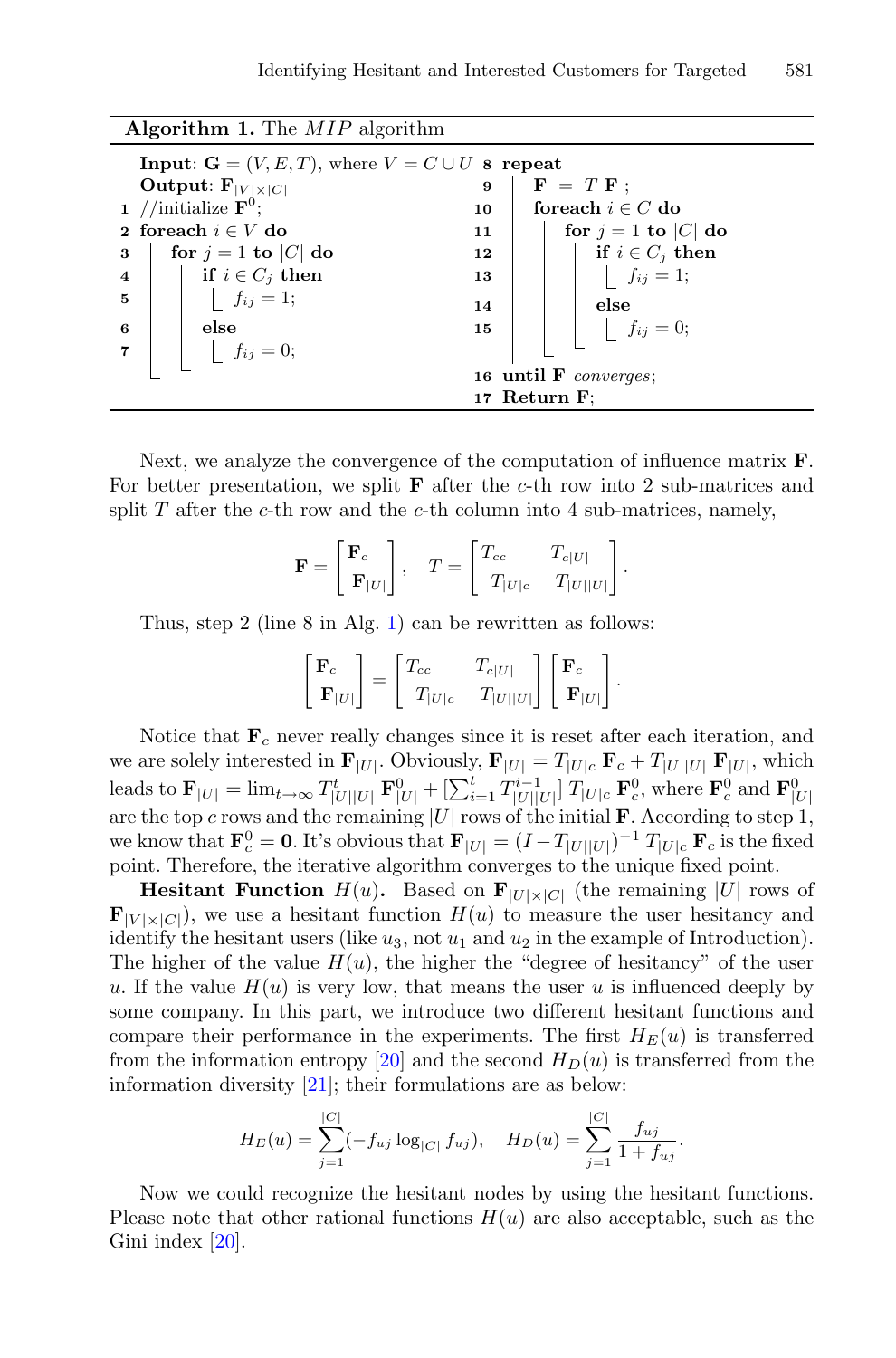#### **4.2 Identifying Interested Users**

Besides measuring the user hesitancy, another key point for selecting targeted users is to measure the user interest, i.e., users' preference on a product and how likely users would consume the product. Many proposed recommendation methods estimate a utility function  $r(u, t)$  to measure the user u's interest on item t and predict how the u will like  $t$  [\[13\]](#page-13-12). Since the focus of this paper is not to devise more sophisticated recommendation methods, we choose the two existing methods of *collaborative filtering*: item-based collaborative filtering (ICF) [\[22](#page-14-5)] and user-based collaborative filtering (UCF) [\[13](#page-13-12)]. The corresponding formulas are as below:

$$
r(u,t)_{ICF} = \frac{\sum_{k \in M(u)} sim(k,t) \ r_{uk}}{\sum_{k \in M(u)} sim(k,t)}, \quad r(u,t)_{UCF} = \frac{\sum_{v \in S(u)} sim(u,v) \ r_{vt}}{\sum_{v \in S(u)} sim(u,v)},
$$

where  $M(u)$  is the items that user u have consumed,  $S(u)$  is the users who are most similar to u,  $sim(k, t)$  is the similarity between items k and t, and  $sim(u, v)$ is the similarity between users  $u$  and  $v$ ; both of them are computed based on the user's past consumption behaviors  $R_{|U|\times|M|}$ . In this paper, we choose the Jaccard measure to calculate the similarities, and the formulas are as below:

$$
sim(k,t) = \frac{\mathbb{U}_k \cap \mathbb{U}_t}{\mathbb{U}_k \cup \mathbb{U}_t}, \qquad sim(u,v) = \frac{\mathbb{I}_u \cap \mathbb{I}_v}{\mathbb{I}_u \cup \mathbb{I}_v},
$$

where  $\mathbb{U}_k$  and  $\mathbb{U}_t$  represent the users who have consumed k and t, respectively;  $\mathbb{I}_u$  and  $\mathbb{I}_v$  represent the items which have been consumed by u and v,respectively.

Without loss of generality, we use ICF and UCF to select users with highest values as the interested users, and we will experimentally compare the performance of them.

#### **4.3 Targeted User Selection**

According to the illustrations above, we could compute the  $H(u)$  and  $r(u, t)$  to measure the user hesitancy and the user interest. Finally, we combine the two characters of user and propose the function  $P(u, t)$  to measure the overall quality of each user. The final function  $P(u, t)$  is as follows:

$$
P(u,t) = \eta \frac{H(u)}{\bar{H}(u)} + (1 - \eta) \frac{r(u,t)}{\bar{r}(u,t)},
$$
\n(2)

where  $\eta$  is used to balance the effect of the hesitancy and the interest, and the  $H(u)$  and  $\bar{r}(u, t)$  are the maximum  $H(u)$  and  $r(u, t)$ , respectively. The smaller the  $\eta$ , the more we pay on the interest measure. When  $\eta$  reduces to 0, the function only considers the user interests, thus the approach turns to traditional collaborative filterings.

Finally, a set S of K users with the highest value of  $P(u, t)$  will be selected as the targeted customers for the given company when it wants to market the product t.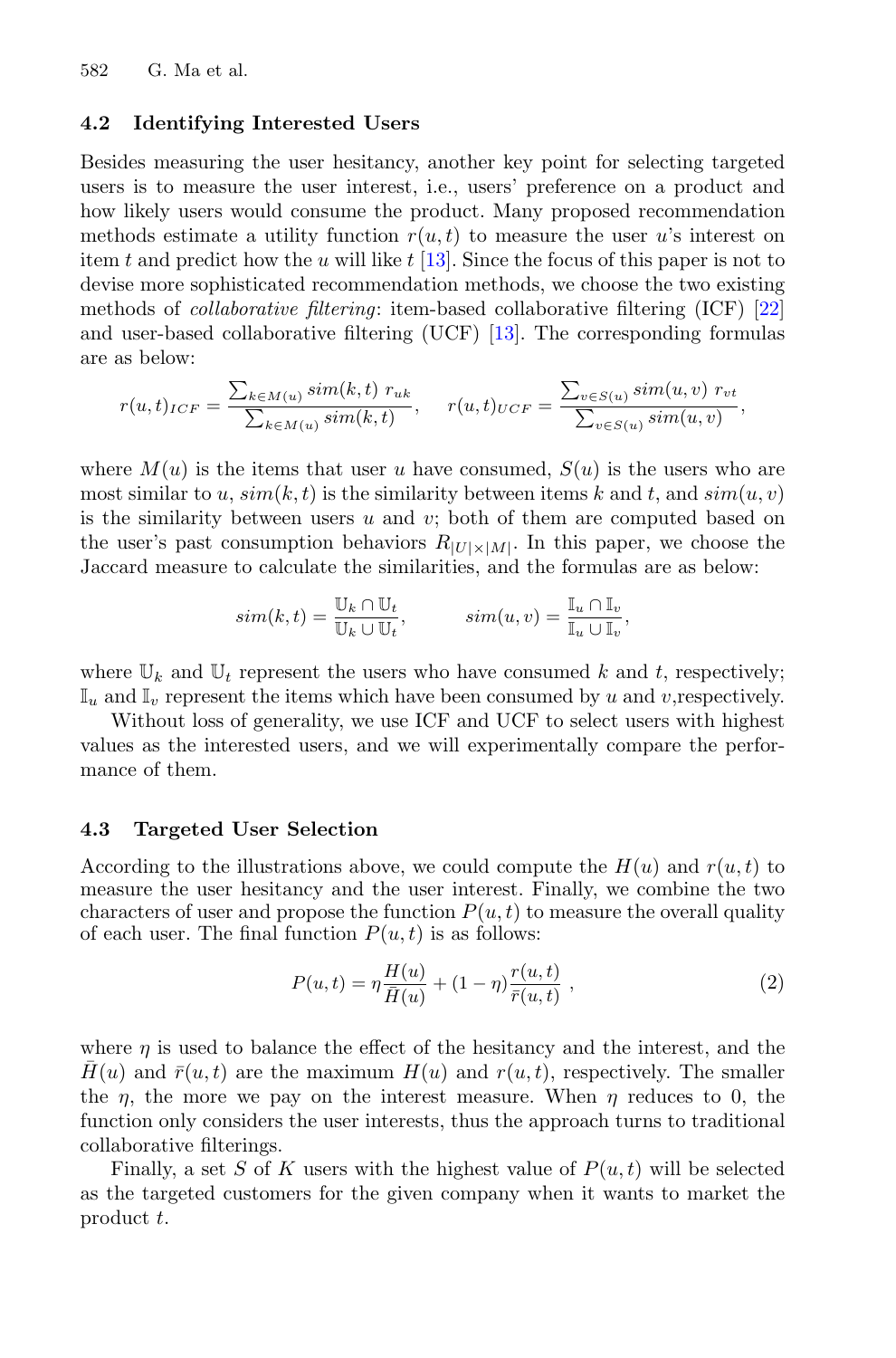# **5 Experiments**

#### **5.1 Experimental Setup**

The experiments are conducted on real-world social datasets: *Weibo* and *Epinions*.

(1) *Weibo*. We crawled from the social media weibo.com, where nodes represent the users or the companies' official accounts, and edges are nodes' followships. When a user posts a message in Weibo, the sending device (e.g., the mobile devices like Samsung Galaxy Note and iPhone5) are also recorded. That is, we can obtain the mobile purchasing behaviors of users by their posted messages. For instance, if a user send messages using Samsung Galaxy Note, we say he is a consumer of Samsung, and then he send another message by using "Xiaomi 2", we say the user is also a consumer of Xiaomi<sup>[4](#page-7-0)</sup>. This data is collected in March 2013. For better illustration, we sample a small network which only contains the verified users and the official accounts of the five( $|C| = 5$ ) famous mobile companies (namely, Samsung, Huawei, Xiaomi, HTC and  $ZTE$ )<sup>[5](#page-7-1)</sup>; more specifically, each mobile company contains two or three official accounts(namely,  $C_i = 2$  *or* 3). In this way, we could obtain the consuming records R.

(2) *Epinions*. Epinions.com is a well known knowledge sharing and review site. In this site, registered users can submit their personal opinions on some topics such as products, movies or the reviews issued by other users, and assign products or reviews integer ratings from 1 to 5. These ratings and reviews will influence future customers when they are about to decide whether a product is worth buying or a movie is worth watching, and each rating could be regarded as a consumption from a user to an item (product or movie). Every member of Epinions maintains a "trust" list which presents a social network of trust relationships between users. To use this dataset, we select the  $|C| = 5$  influential users (having the most followers) and treat them as the companies (i.e.,  $|C_i| = 1$ for this dataset as each selected user/company has only one account). Then, the items are the opinions/products shown by each user/company.

<span id="page-7-2"></span>**Table 1.** Statistics of the Datasets

| Data     |         |                |           | $\# \text{Nodes}$ #Items #Social Edges #Consumptions |
|----------|---------|----------------|-----------|------------------------------------------------------|
| Weibo    | 140,876 | 89             | 1,792,835 | 2,822,315                                            |
| Epinions |         | 49,290 139,738 | 487,183   | 664,824                                              |

Detailed information about the two datasets can be found in Table [1.](#page-7-2) For each dataset, we split it into a training set and a test set, by selecting the first 80 percentage of the consumptions for training and the remaining ones to be part of the test set. In this way, we could validate the performance of our methods on the test set.

<span id="page-7-0"></span><sup>4</sup> A user's consumptions/messages using the same mobile device will be integrated into a tuple record(user id, mobile id, number of records).

<span id="page-7-1"></span><sup>5</sup> As Apple Inc. has none official account in Weibo, our collections does not contain it.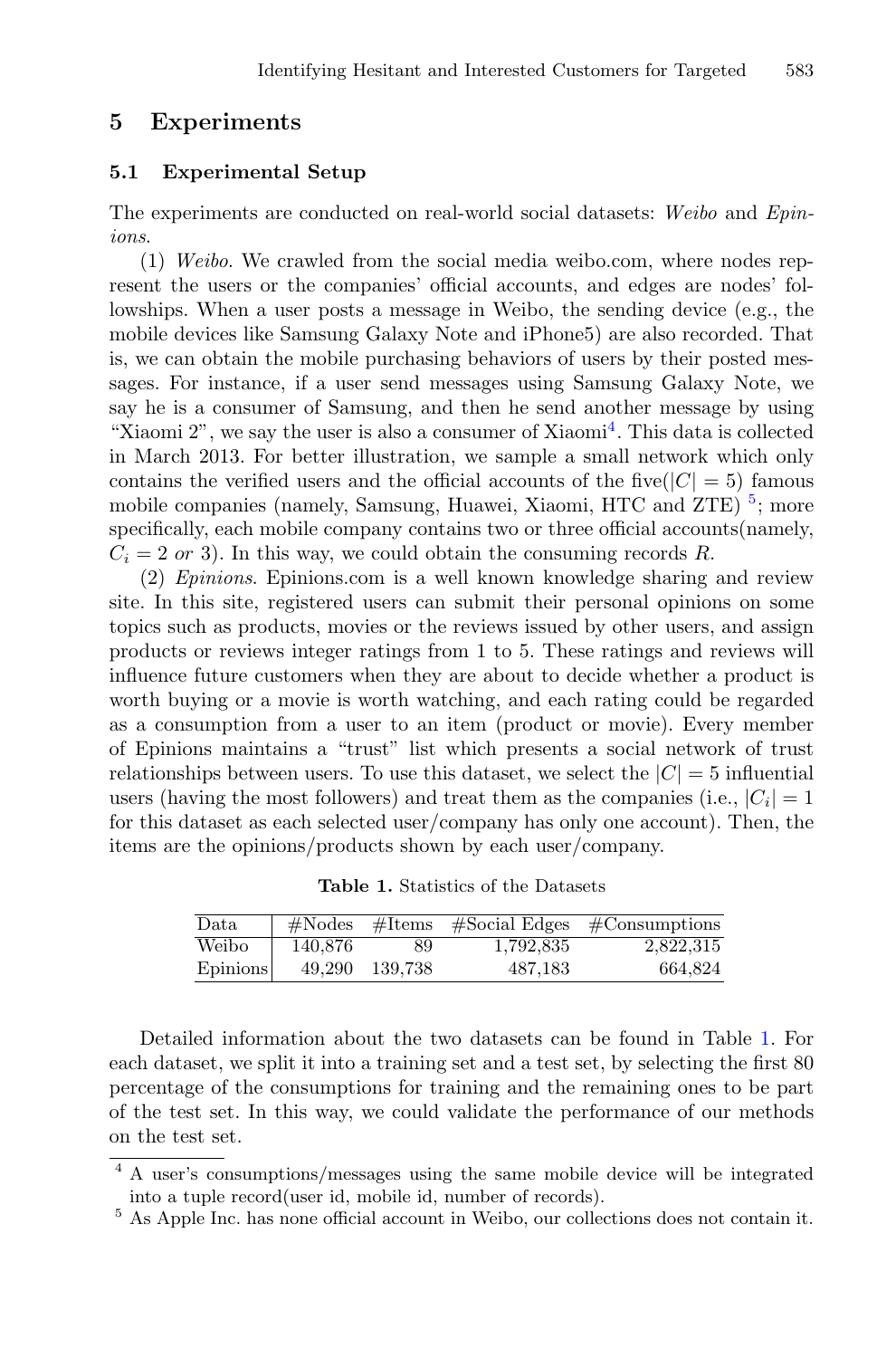# **5.2 The Correlation Analysis**

In this subsection, we use *Weibo* as an example to show the strong correlations between social follow-links (between users and companies) and users' consumption behaviors.



**Fig. 2.** Product Adoption Rate of the Company's Followers

<span id="page-8-0"></span>

**Fig. 3.** Following Rate of the Companies' Consumers

<span id="page-8-1"></span>First, we calculate the product (mobile) adoption rate of each company's followers and the results are shown in Fig. [2.](#page-8-0) From each subfigure (with respect to one company), we could observe that most of the followers adopt each company's products (Due to space limitation, we omit the result on ZTE). For instance, the first subfigure shows the product adoption rate of Xiaomi's followers, where 50% of these followers use the products (cellphones) produced by Xiaomi. Then, we calculate the following rate of the companies' consumers (the percentage of each company's consumers that follow this given company) and the results are shown in Fig. [3.](#page-8-1) We can see that most of each company's consumers incline to follow this company's accounts. For instance, the first subfigure of Fig. [3](#page-8-1) shows that among the users who consumed Xiaomi's products, 71% of them followed Xiaomi's official accounts in Weibo, while only 13%, 8%, 4% of them followed the official accounts of HTC, Huawei and Samsung, respectively.

The above results demonstrate that there exists an obvious correlation between the social relations (influence) and the users' consumption behaviors. Thus, it is necessary to exploit the social influence for targeted marketing. More deeply understanding will be shown in the following subsection.

## **5.3 Evaluation of the MIP Algorithm**

We further validate the assumption (the users who are deeply influenced by a company have much higher probability to choose the company's new product) by our MIP algorithm, and then demonstrate the performance of MIP.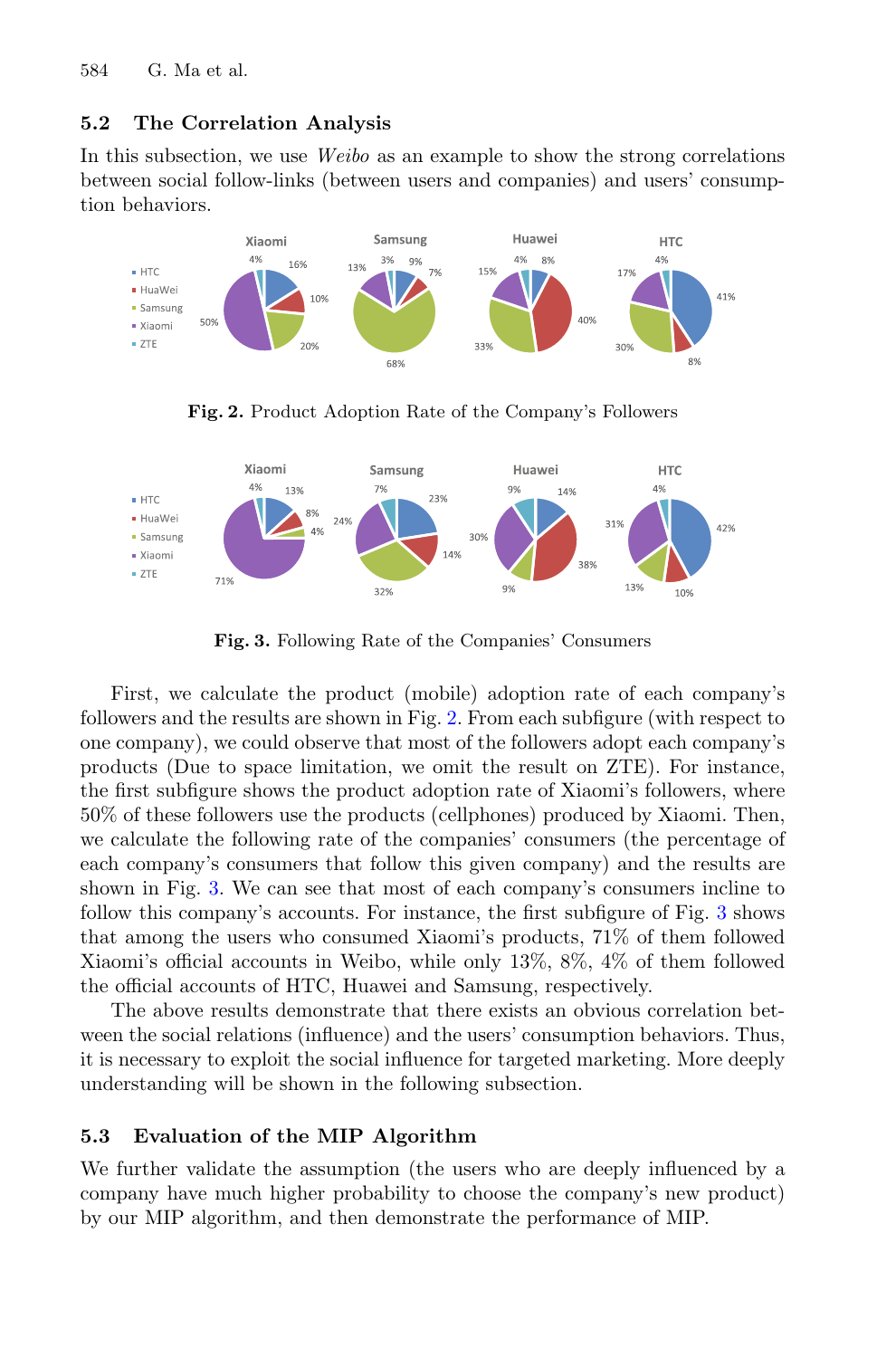**Assumption Validation based on MIP.** We first use MIP to compute the influence matrix  $\mathbf{F}_{|V| \times |C|}$  on the training data. Then we select the top K users who have been deeply influenced by each company  $j = 1, 2, ..., 5$ , and compute the adoption (buy or rate the company's products) rate of these deeply influenced users on the test data, i.e., InfRate. We compare this InfRate with the average adoption rate of all users, i.e., AvgRate. The results are shown in Fig. [4,](#page-9-0) where we set  $K = 30$  for *Weibo* and  $K = 500$  for Epinion due to the different data sparsity. Specifically, the left and middle subfigures of Fig. [4](#page-9-0) are the comparison results on *Weibo* and Epinion, and the right subfigure shows the Growth Rate of InfRate compared to AvgRate. For instance, On *Weibo*, the users who are deeply influenced by HTC (Company ID 1 in the right subfigure) have 60% probability to choose HTC's products (the left subfigure) and this rate is 16 times higher than AvgRate (the right subfigure). Once again, we could conclude that the users who are deeply influenced by a company have higher probability to choose the company's new product and lower probability to choose the competitors'. Hence, when conducting targeted marketing, the company should pay more attention to the hesitant customers, since the deeply influenced customers will choose the influencer's product.



**Fig. 4.** Adoption Rate of the deeply influenced users

<span id="page-9-0"></span>**Efficiency and Effectiveness of MIP.** Although several influence models (such as IC  $[5]$  $[5]$ , LT  $[17]$  $[17]$  and Linear  $[19]$  $[19]$ ) have been proposed to compute the influence of one node to another, none of them are efficient or suitable for measuring the influences from multiple companies on users. Without loss of generality, we use the recently proposed Linear model (which is both efficient and effective) as the baseline of our MIP algorithm, and the parameter settings (including the entries in  $T$ ) are same to that in [\[19](#page-14-2)].

Specifically, we first use MIP and Linear, respectively, to get **F**, and then compute the users' hesitant value  $H(u)$ . We run the process 100 times for different number of companies (i.e.,  $|C|$  equals to 1,2,..., or 5) and then compare the average runtime of the two methods. The results shown in Fig. [5](#page-10-0) demonstrate that MIP is much more efficient and is also invariant to the number of companies. In addition, we compare the average hesitant values  $(H(u)^{MIP})$  and  $H(u)^{Linear}$  ) of the randomly selected 25 nodes, and then compute the difference rate  $(H(u)^{MIP} - H(i)^{Linear})/H(u)^{Linear}$  under the  $|C| = 3$ . This result is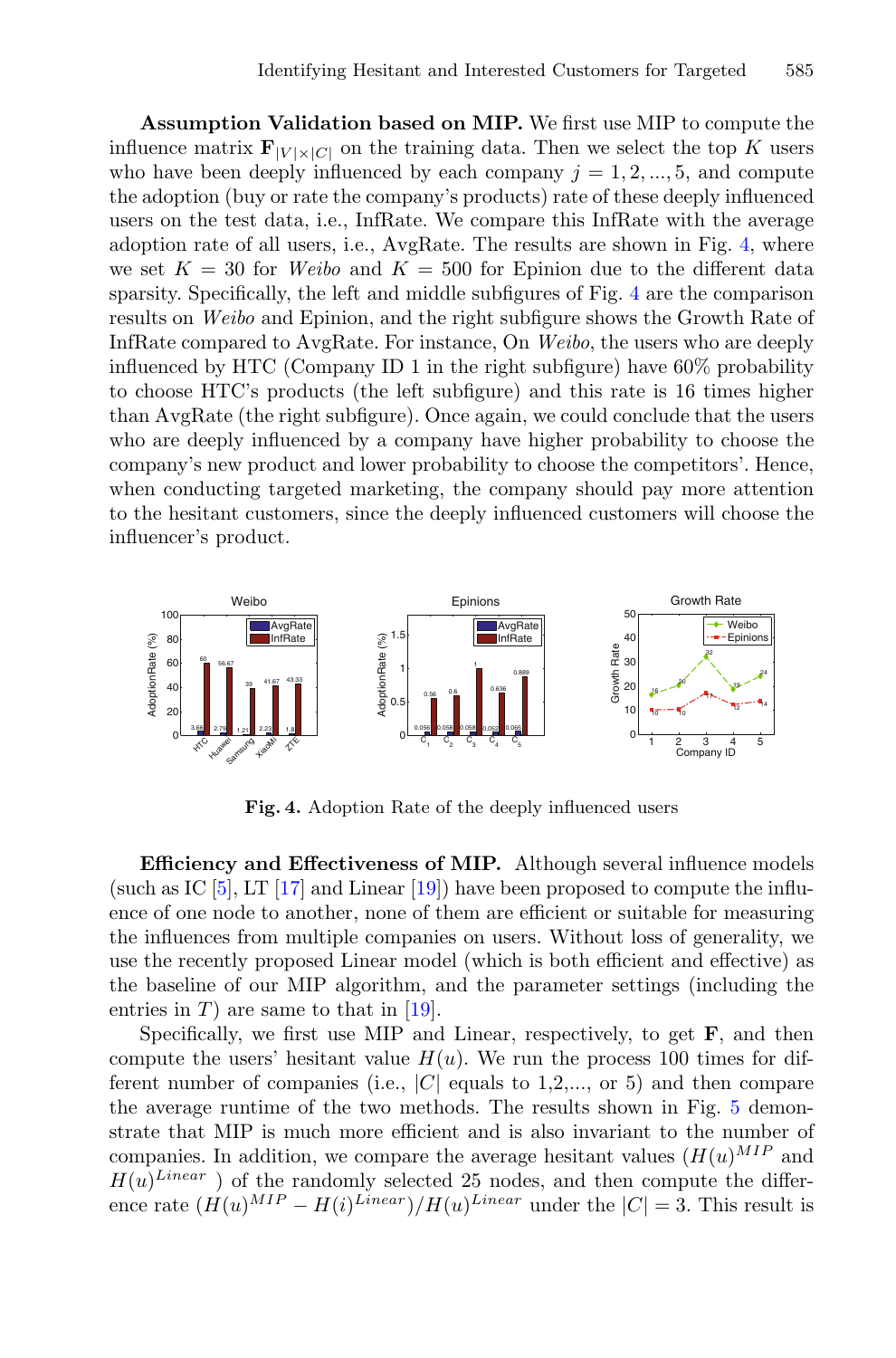shown in Fig. [6.](#page-10-1) The results illustrate that the value of  $H(u)^{MIP}$  and  $H(u)^{Linear}$ are very similar as the difference rate are almost less than 0.05. In other words, MIP has the similar ability to measure the social influence prorogation process as Linear, while MIP is much more efficient for computing the influences from multiple companies on users.



**Fig. 5.** Runtime Comparisons

<span id="page-10-1"></span>**Fig. 6.**  $H(u)$  Comparisons

### <span id="page-10-0"></span>**5.4** Evaluation of Function  $P(u,t)$

In this subsection, we first show the effects of the parameter  $\eta$  for final targeted user selection, and then compare the performance of  $P(u, t)$  with two baselines. Finally, we generalize the  $P(u, t)$  with different functions of  $H(u)$  and  $r(u, t)$ .

Specifically, we choose  $H_E(u)$  to identify hesitant users, and use  $r(u, t)_{ICF}$  to identify interested users (the generality of other functions will be evaluated later). Then the quality function  $P(u, t) = \eta H_E(u)/\bar{H}(u) + (1-\eta)r(u, t)_{ICF}/\bar{r}(u, t)_{ICF}$ is used to select targeted users (i.e., IHIC). We select two related benchmarks:

- **ICF** is short for item-based collaborative filtering, only takes the user interest into consideration. Actually, ICF is a special case of IHIC when  $\eta = 0$ .
- **IHC** is short for identifying hesitant customers. The IHC method only considers the user hesitancy and is a special case of IHIC when  $\eta = 1$  for  $P(u, t)$ .

**The Effects of**  $\eta$ **.** We first show whether different values of  $\eta$  can help select different targeted customers. For comparison, we first use ICF to identify a targeted user set  $S_{ICF}$ . Then we change the values of  $\eta$  from 0 to 1 with a stepsize of 0.1, and each time we select another targeted use set  $S_{IHIC}$  with the  $\eta$ value and compute the Jaccard similarity between the two targeted user sets. We also further compute the Jaccard similarity of the consumed items of the selected users. In practice, the size of the targeted user set is set to 30 and the results are averaged over 50 randomly selected items. The final results are shown in Fig. [7;](#page-11-0) we can see that the larger the  $\eta$ , the bigger the difference between the user sets and the consumption behaviors of the selected targeted users. We conclude that IHIC( $P(u, t)$ ) is able to select different targeted users with different  $\eta$ , and these users also have different item preferences.

**Performance Comparisons.** For a marketing item, we select the targeted users  $S$  on the training data by each method. Then, we compute the precision and recall of S on the test data to measure the performance of these methods, e.g., precision equals to the percentage of these targeted users that consumed the item.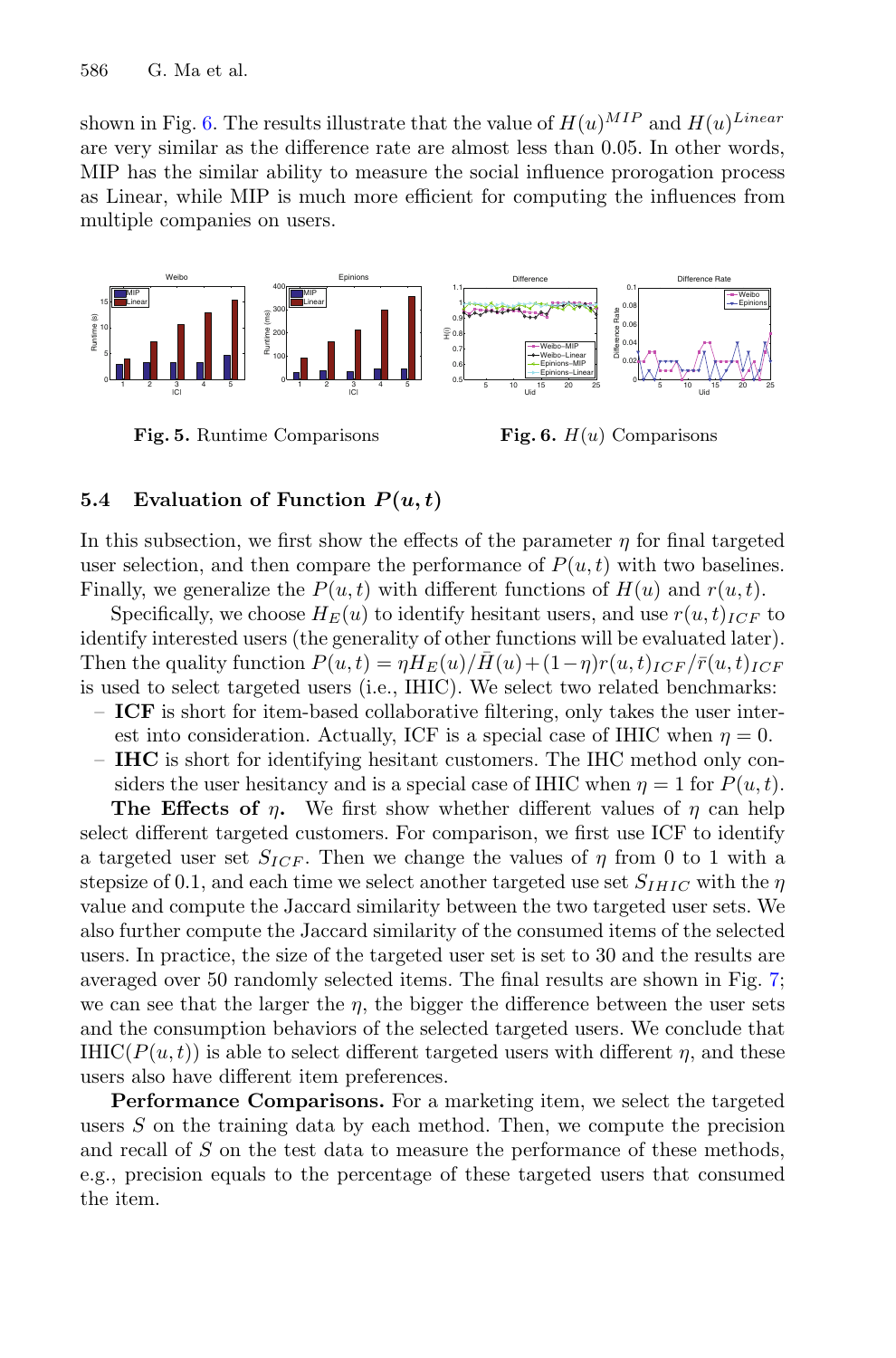

**Fig. 7.** The Jaccard Similarity of the user sets and their consumed items

<span id="page-11-0"></span>Before detailed comparison with other models, we need to first select the best  $\eta$  for our proposed IHIC model. We randomly select 50 items and get the target users by IHIC with different  $\eta$  values under different target user size  $(|S| = \{10, 20, 30\})$ . Fig. [8](#page-11-1) and Fig. [9](#page-11-2) show the results on *Weibo* and *Epinions* respectively, which illustrate that the performance (both precision and recall) of IHIC changes with different  $\eta$ ; additionally, IHIC could achieve the better performance with some value  $\eta \in (0.1, 0.4)$ . This implies that we could change the performance of selected targeted users by considering the user hesitancy with different weight(*n*), and choose the *n* leading to the best performance.

Then, we compare the performances of targeted users with different  $|S|$ selected by the three methods (IHIC, ICF, IHC); we set  $\eta = 0.2$  for better performance  $6$ . Fig. [10](#page-12-0) and Fig. [11](#page-12-1) show the results of the performance comparisons on *Weibo* and *Epinions* respectively. The results illustrate that the traditional recommendation method ICF not always achieve the best results. Nevertheless, IHIC, which considers both the user interest and hesitancy, usually obtains better performance. This implies that many higher interested users selected by ICF are deeply influenced by another company, and they incline to choose the similar products of the competitor's. Hence, it's necessary to consider the user hesitancy when conducting product marketing.



<span id="page-11-2"></span><span id="page-11-1"></span>**Fig. 8.** Precision and Recall on *Weibo* **Fig. 9.** Precision and Recall on *Epinions*

**Comparing**  $P(u, t)$  with Different  $H(u)$  and  $r(u, t)$ . We show the generality of the  $P(u, i)$ , that is, we will compare the performance of  $P(u, t)$  with different  $H(u)$  and  $r(u, t)$ . For better comparisons, we combine these functions reported in Section [4](#page-3-2) and propose the following methods to calculate  $P(u, t)$ :

<span id="page-11-3"></span><sup>&</sup>lt;sup>6</sup> In fact, the optimum  $\eta$  could be estimated by using a validation set.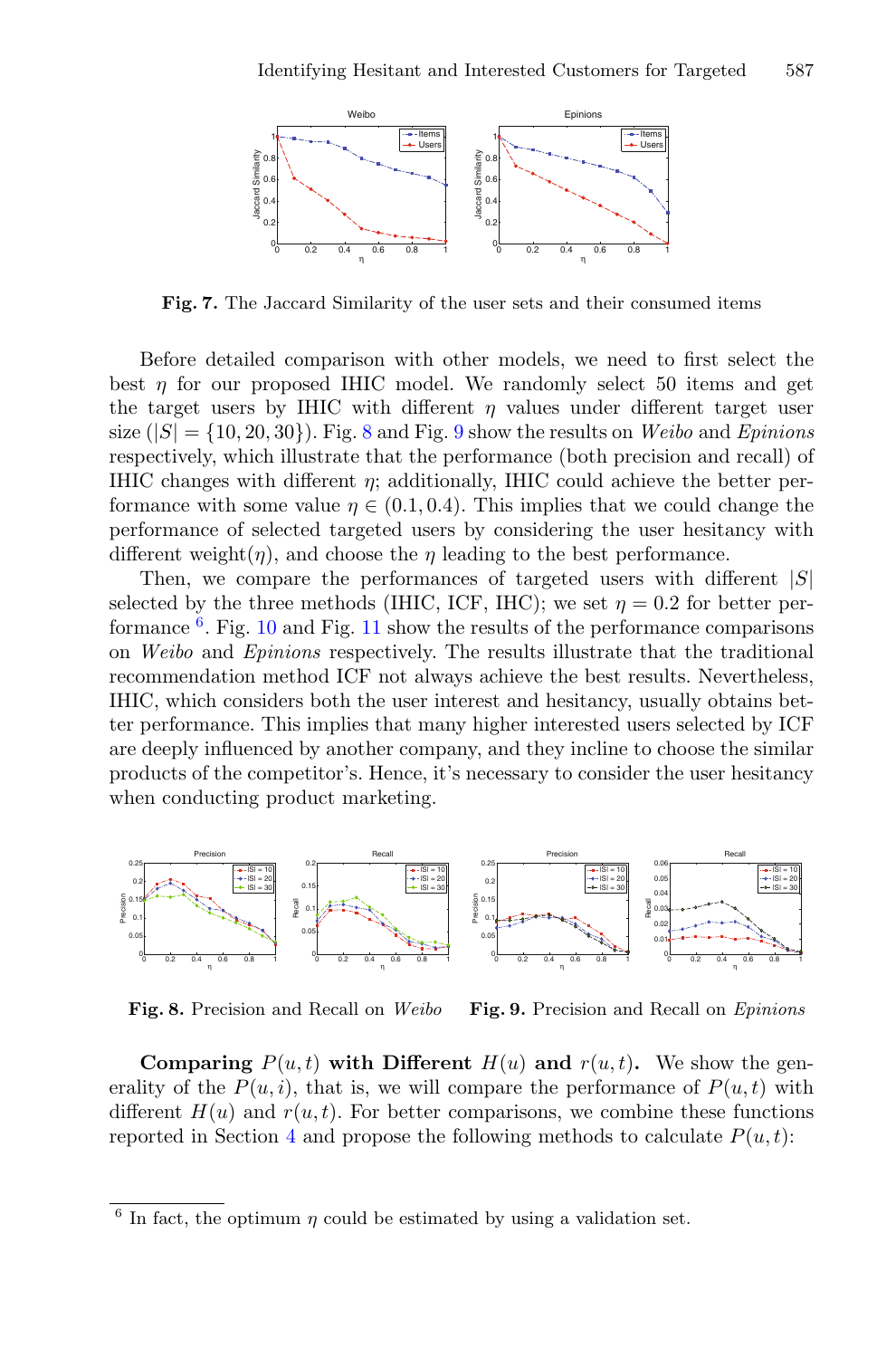

**Fig. 10.** Comparisons on *Weibo*

<span id="page-12-1"></span>**Fig. 11.** Comparisons on *Epinions*

- <span id="page-12-0"></span> $-$  HE-ICF.  $P(u,t) = \eta H_E(u) / H_E(u) + (1 - \eta)r(u,t)_{ICF} / \bar{r}(u,t)_{ICF}$ .
- $-$  HE-UCF.  $P(u,t) = \eta H_E(u) / \bar{H}_E(u) + (1-\eta)r(u,t)_{UCF} / \bar{r}(u,t)_{UCF}$ .
- $-$  HD-ICF.  $P(u,t) = \eta H_D(u) / \bar{H}_D(u) + (1 \eta) r(u,t)_{ICF} / \bar{r}(u,t)_{ICF}$ .
- $-$  HD-UCF.  $P(u,t) = \eta H_D(u) / \bar{H}_D(u) + (1 \eta)r(u,t)_{UCF} / \bar{r}(u,t)_{UCF}$ .

We randomly select 30 items for marketing. For each item, we select targeted users ( $|S| = 30$ ) by the 4 methods under different  $\eta \in [0, 1]$ , and then validate the precision and recall of the users on the test data. Fig. [12](#page-12-2) shows the average precision and recall of these select targeted users on *Weibo*[7](#page-12-3); the results demonstrate that the performance of the 4 methods are affected by different  $\eta$ and all of them could achieve the best performance under some  $\eta$  value. For instance, HD-UCF achieves its best performance under  $\eta = 0.1$ . Then, we set  $\eta = 0.1$  for the 4 methods and use them to select targeted users with different size  $|S| = 5, 10, ..., 50$ . Fig. [13](#page-12-4) shows the average precision and recall of these targeted users; the results demonstrate that the different  $H(u)$  or  $r(u, t)$  also affect the performance of the selected targeted users. Hence it's necessary to devise more rational hesitant function  $H(u)$  and propose more accurate  $r(u, t)$ .

In summary, when using recommending methods to conduct product marketing, we should take both the hesitant quality and the interest of users into consideration.



<span id="page-12-4"></span><span id="page-12-2"></span>**Fig. 12.** Comparisons with Different  $\eta$ **Fig. 13.** Comparisons with Different  $|S|$ 

### **6 Conclusion**

In this paper, we proposed a novel framework to solve the problem of identifying hesitant and interested customers (IHIC) for targeted social marketing. Specifically, we first proposed an efficient MIP algorithm to calculate the multiple companies' influences on users, and defined two hesitant functions  $H(u)$ to measure the user hesitancy. Then we measure the user interest on items by

<span id="page-12-3"></span><sup>7</sup> Similar results could be observed on *Epinions*, we omit it due to space limitation.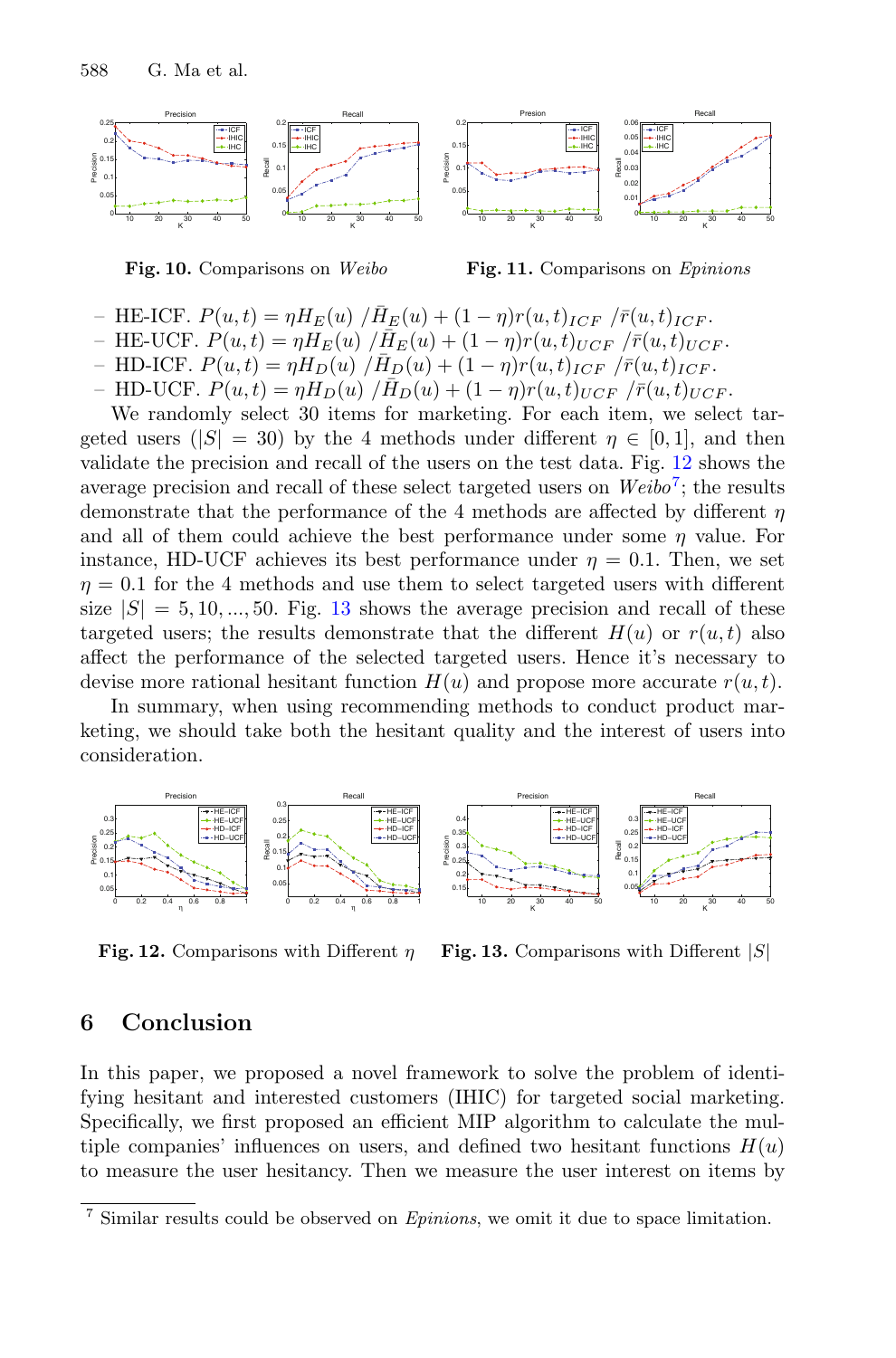using two collaborative filtering approaches. Finally, we combined the two types of measures together and proposed the function  $P(u, t)$  to identify the hesitant and interested customers. Extensive experiments validated the performance of our proposed approaches.

**Acknowledgments.** This research was partially supported by grants from the National Science Foundation for Distinguished Young Scholars of China (Grant No. 61325010), the Natural Science Foundation of China (Grant No. 61403358), the Fundamental Research Funds for the Central Universities of China (Grant No. WK0110000042) and the Anhui Provincial Natural Science Foundation (Grant No. 1408085QF110). Qi Liu acknowledges the support of the Youth Innovation Promotion Association, CAS.

# <span id="page-13-0"></span>**References**

- 1. Kwak, H., Lee, C., Park, H., Moon, S.: What is twitter, a social network or a news media? In: WWW, pp. 591–600. ACM (2010)
- <span id="page-13-1"></span>2. Hartline, J., Mirrokni, V., Sundararajan, M.: Optimal marketing strategies over social networks. In: WWW, pp. 189–198. ACM (2008)
- <span id="page-13-2"></span>3. Liu, L., Yang, Z., Benslimane, Y.: Conducting efficient and cost-effective targeted marketing using data mining techniques. In: GCIS, pp. 102–106. IEEE (2013)
- <span id="page-13-3"></span>4. Ricci, F., Rokach, L., Shapira, B., Kantor, P.B.: Recommender systems handbook. vol. 1. Springer (2011)
- <span id="page-13-4"></span>5. Kempe, D., Kleinberg, J., Tardos, E.: Maximizing the spread of influence through ´ a social network. In: SIGKDD, pp. 137–146. ACM (2003)
- <span id="page-13-5"></span>6. Alowibdi, J.S., Buy, U.A., Yu, P.: Empirical evaluation of profile characteristics for gender classification on twitter. In: ICMLA. vol. 1, pp. 365–369. IEEE (2013)
- <span id="page-13-6"></span>7. Jamali, M., Ester, M.: Trustwalker: a random walk model for combining trust-based and item-based recommendation. In: SIGKDD, pp. 397–406. ACM (2009)
- <span id="page-13-7"></span>8. He, X., Song, G., Chen, W., Jiang, Q.: Influence blocking maximization in social networks under the competitive linear threshold model. In: SDM, pp. 463–474. SIAM (2012)
- <span id="page-13-8"></span>9. Chen, W., Lakshmanan, L.V., Castillo, C.: Information and influence propagation in social networks. Synthesis Lectures on Data Management **5**(4), 1–177 (2013)
- <span id="page-13-9"></span>10. Tang, J., Hu, X., Liu, H.: Social recommendation: a review. Social Network Analysis and Mining **3**(4), 1113–1133 (2013)
- <span id="page-13-10"></span>11. Koren, Y., Bell, R., Volinsky, C.: Matrix factorization techniques for recommender systems. Computer **42**(8), 30–37 (2009)
- <span id="page-13-11"></span>12. Pazzani, M.J., Billsus, D.: Content-Based Recommendation Systems. In: Brusilovsky, P., Kobsa, A., Nejdl, W. (eds.) Adaptive Web 2007. LNCS, vol. 4321, pp. 325–341. Springer, Heidelberg (2007)
- <span id="page-13-12"></span>13. Su, X., Khoshgoftaar, T.M.: A survey of collaborative filtering techniques. Advances in Artificial Intelligence **2009**, 4 (2009)
- <span id="page-13-13"></span>14. Goyal, A., Bonchi, F., Lakshmanan, L.V.: Learning influence probabilities in social networks. In: WSDM, pp. 241–250. ACM (2010)
- <span id="page-13-14"></span>15. Kutzkov, K., Bifet, A., Bonchi, F., Gionis, A.: Strip: stream learning of influence probabilities. In: KDD, pp. 275–283 (2013)
- <span id="page-13-15"></span>16. Goldenberg, J., Libai, B., Muller, E.: Talk of the network: A complex systems look at the underlying process of word-of-mouth. Marketing Letters **12**(3), 211–223 (2001)